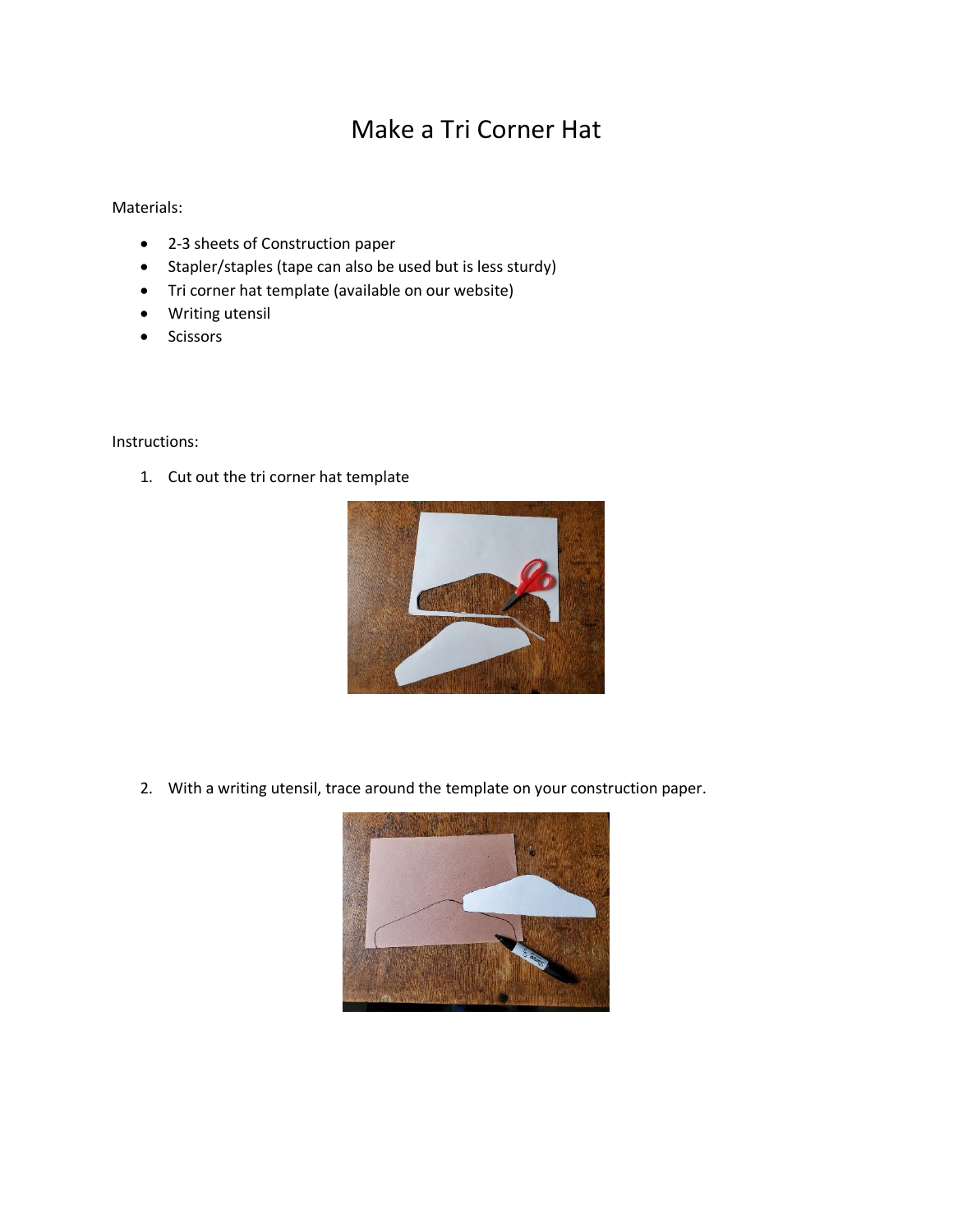3. Cut out the 3 tracings of the tri corner hat template. The curvy part of the template is the top of the hat. The straight edge is the bottom.



4. Number the cut outs 1-3



5. Take the cut outs numbered 1 and 2 and staple one end of cut out 1 to one end of cut out 2